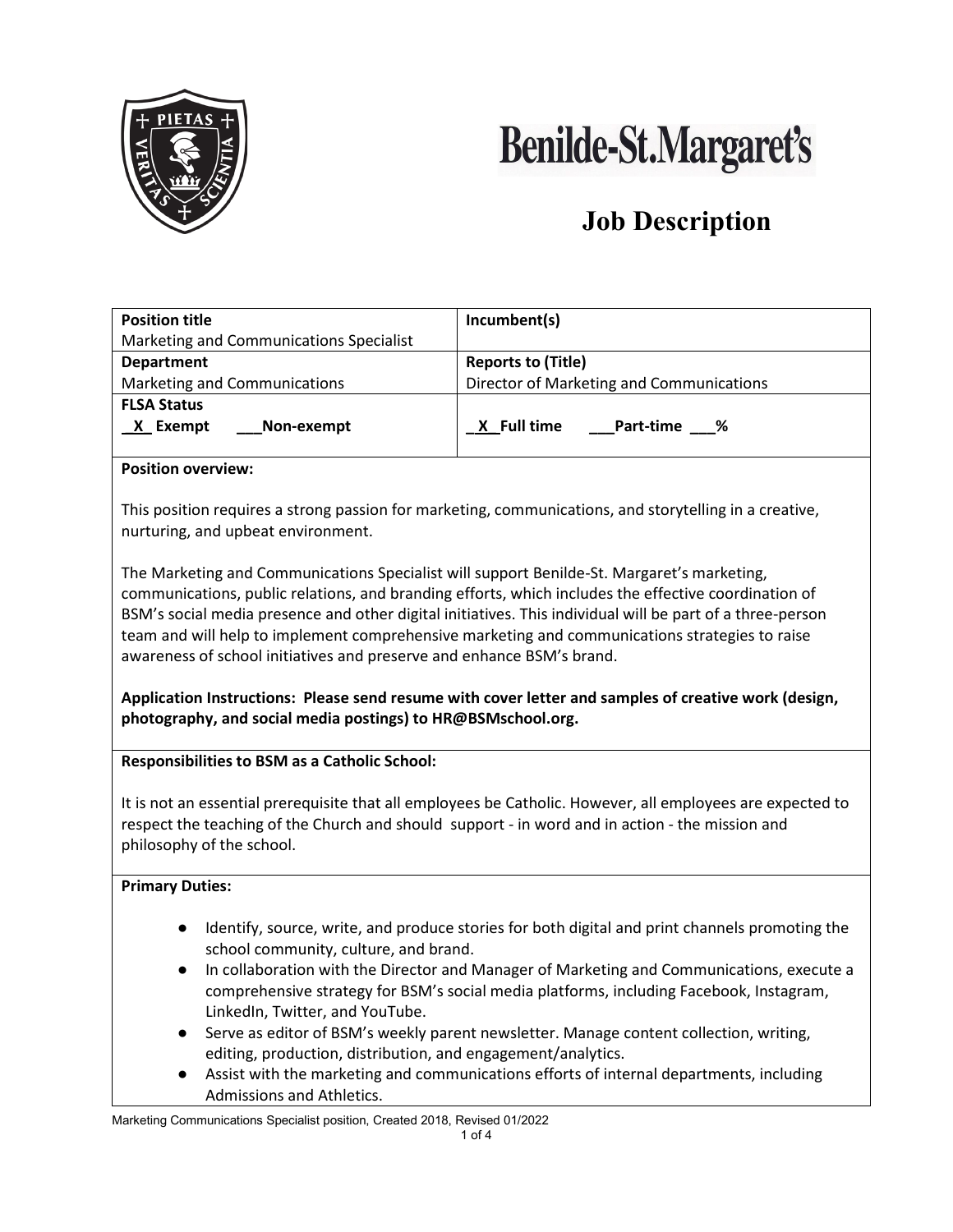

## **Benilde-St.Margaret's**

## **Job Description**

- Coordinate video production storyboarding, planning and execution.
- In collaboration with the Marketing and Communications Manager, write, edit, and post content to BSM's website according to AP Style and BSM best standards and practices.
- Take and edit photos and videos as needed, and manage the school's digital asset library.
- Assist in managing the annual marketing and communications student-intern program. Identify intern assignments and provide appropriate feedback and direction.
- Assist in design efforts of various print and digital materials.

#### **Additional Duties:**

- Coordinate and post content to BSM's digital media tools, including internal wayfinding signage, external signage, and calendar listings.
- Serve as Parent Association contact; support PA communication needs.
- Analyze performance metrics to increase productivity of the website, mass emails, and social media posts.
- Coordinate internal communication as needed.
- Other duties as assigned.

#### **Skills and Characteristics**

- Upbeat, driven, detail-oriented individual with strong verbal and written communication skills.
- Professional, approachable, and collaborative.
- Efficient and well organized.
- Service-oriented.
- Passion for learning.
- Ability to work independently with little supervision.

**Education / Experience** (Minimum Required)

- Associate or Bachelor's Degree in communications, marketing, journalism, public relations, or mass communication and a minimum of two years professional experience.
- Excellent writing and grammar skills.
- Demonstrated ability to manage multiple social media platforms.
- An understanding of and appreciation for BSM's mission and an enthusiasm for learning about and actively participating in the life of the school.
- Experience editing video using iMovie, Final Cut Pro, or Adobe Premiere.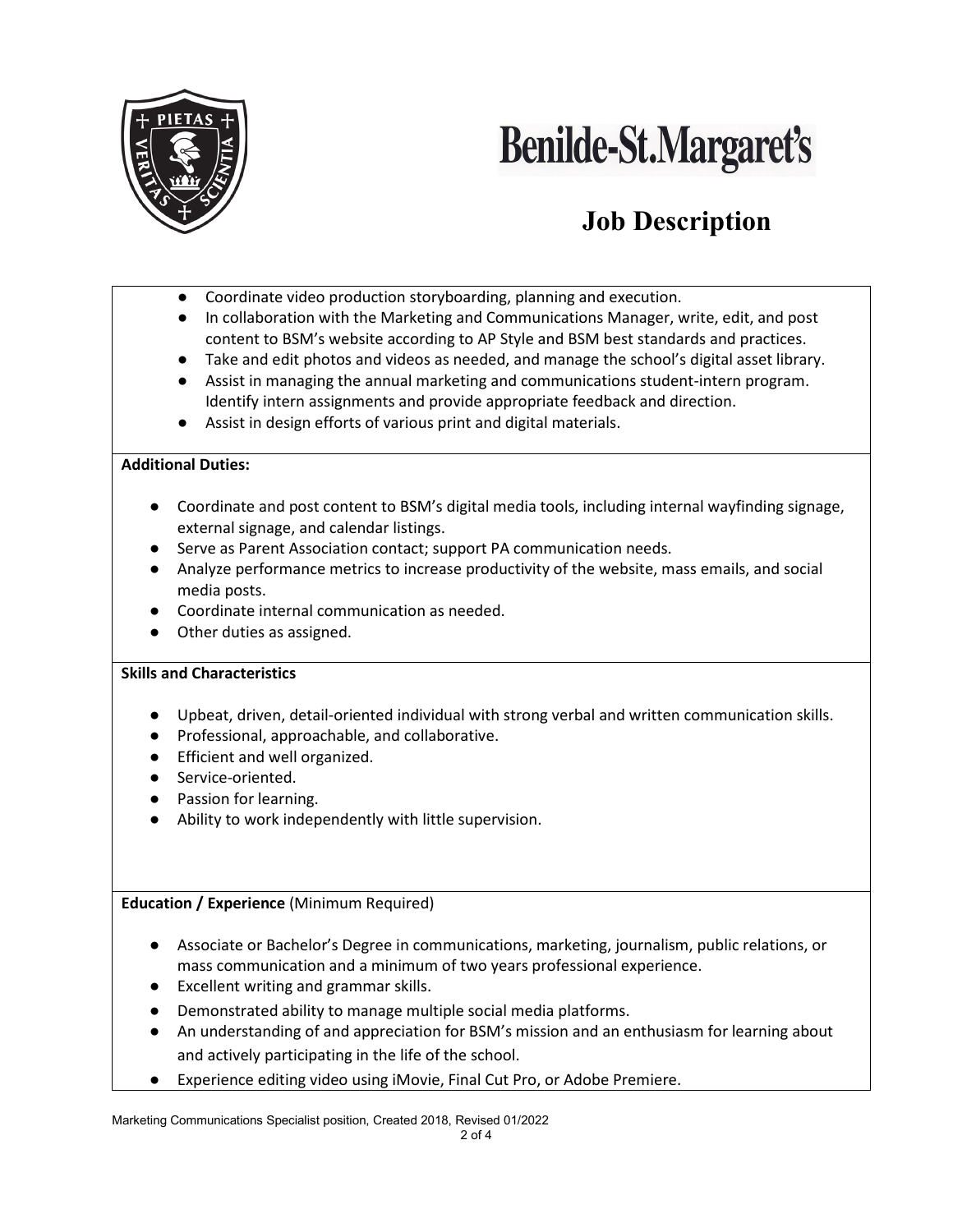



## **Job Description**

- Experience with digital tools including content management systems and mass email systems.
- Knowledge of Microsoft Office (Word, Excel, PowerPoint).
- Knowledge of Google Platform (Google Drive, Google Docs, etc.)

\_\_\_\_\_\_\_\_\_\_\_\_\_\_\_\_\_\_\_\_\_\_\_\_\_\_\_\_\_\_\_\_ \_\_\_\_\_\_\_\_\_\_\_\_\_\_\_\_\_\_\_\_\_\_\_\_\_\_\_\_\_\_\_\_

#### **Preferred:**

- Proficiency in shooting and editing still photography.
- Graphic design experience utilizing Adobe Creative Suite.
- Familiarity with Canva.

#### **Numbers and Job Titles Reporting Directly to This Position**

N/A

Completed by:  $\blacksquare$  Reviewed by:

Employee Supervisor

\_\_\_\_\_\_\_\_\_\_\_\_\_\_\_\_\_\_\_ \_\_\_\_\_\_\_\_\_\_\_\_\_\_\_\_\_\_\_\_ Date **Date** Date **Date** Date **Date** Date **Date** 

**Job Demands and Conditions Analysis**

 **Position Title: \_\_\_\_Marketing & Communications Specialist\_\_\_\_\_\_\_\_\_\_\_**

Marketing Communications Specialist position, Created 2018, Revised 01/2022